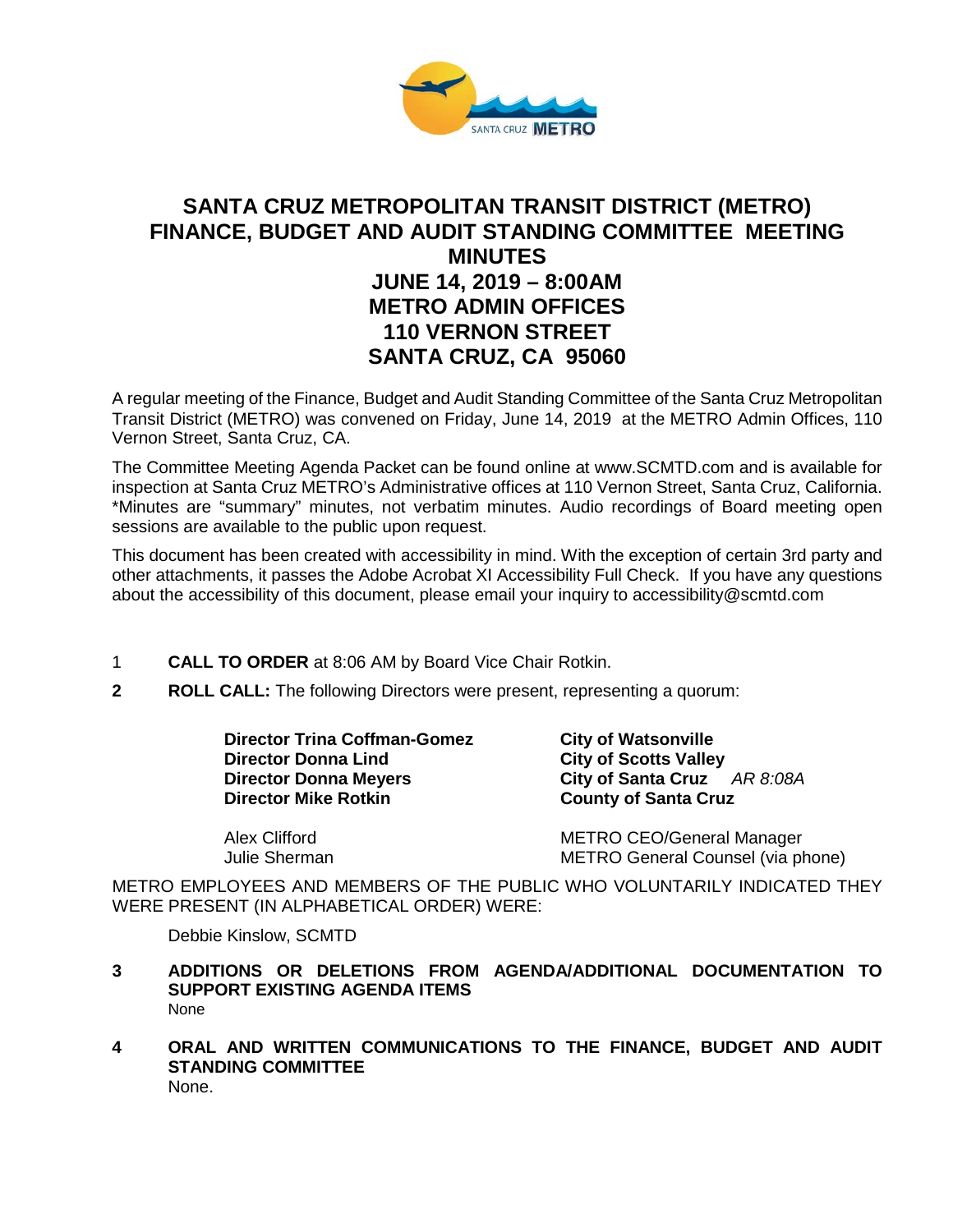# **5 ORAL UPDATE ON STATUS OF THE FY17 "AGREED UPON CONDITIONS" LETTER FROM BROWN ARMSTRONG**

Debbie Kinslow, Deputy Finance Director, provided a brief update on the status of the FY17 "agreed upon conditions" letter from Brown Armstrong.

There was no public comment.

### **6 YEAR TO DATE MONTHLY FINANCIAL REPORT AS OF APRIL 30, 2019**

Debbie Kinslow, Finance Deputy Director, provided commentary to the presentation.

Director Coffman-Gomez inquired as to the consistency of overtime. Ms. Kinslow responded that the current rate is running at 8% over budget.

Ms. Kinslow clarified the transfer procedure and process.

In response to Vice Chair Rotkin's inquiry regarding the status of Pacific Station, CEO Clifford provided a brief status update and the continued search for resources.

There was no public comment.

### **7 ADOPTION OF THE FINAL FY20 AND FY21 BUDGET**

Debbie Kinslow, Finance Deputy Director, spoke to the staff report and attachments.

Ms. Kinslow noted that METRO is using a 4% sales tax in the calculations.

In response to Director Meyers' inquiry, CEO Clifford provided an update on the purchase of electric vehicles and installation of charging stations.

Director Coffman-Gomez and CEO Clifford discussed favorable and unfavorable budget perceptions and the differences between recurring and non-recurring revenue and expenses.

Joseph Mata asked if there is money in the budget for training on the electric buses. CEO Clifford responded the Proterra contract contains funding to provide this training.

Michael Rios thanked METRO staff and the directors for their efforts and working together as a team.

# **ACTION: MOTION TO RECOMMEND ADOPTION OF THE FINAL FY20 AND FY21 BUDGET AS PRESENTED**

### **MOTION: DIRECTOR MEYERS SECOND: DIRECTOR LIND**

### **MOTION PASSED UNANIMOUSLY (Directors Coffman-Gomez, Lind, Meyers & Rotkin)**

**8 RECEIVE AND RECOMMEND APPROVAL OF THE CONTRACT FOR TRANSIT SERVICES WITH THE CITY OF SANTA CRUZ (DOWNTOWN EMPLOYEE BUS PASS PROGRAM)** 

Barrow Emerson, Planning and Development Director, spoke to the staff report.

Vice Chair Rotkin added the City is reducing the number of downtown parking spaces which will, hopefully, provide an incentive to ride public transport.

Director Meyers inquired if the anticipated revenue loss includes student and/or other special passes. Mr. Emerson said this is possible; the calculation was based on the data